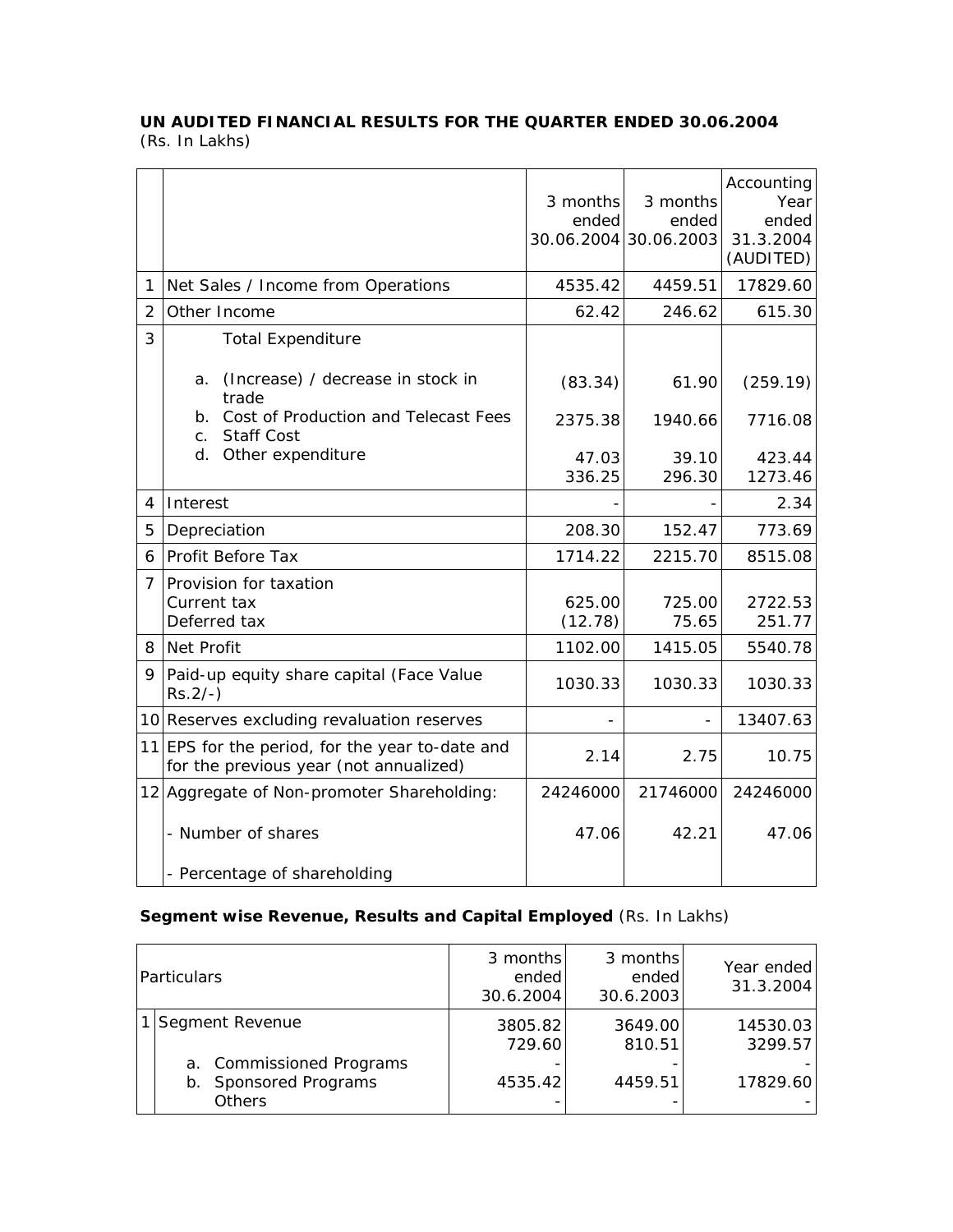|                | Total<br>Less: Inter segment revenue                                             | 4535.42                                | 4459.51                      | 17829.60                               |
|----------------|----------------------------------------------------------------------------------|----------------------------------------|------------------------------|----------------------------------------|
|                | Total Net Sales / Income from<br>Operations                                      |                                        |                              |                                        |
| $\overline{2}$ | Segment Results:<br>Profit / (Loss) before tax and<br>interest from each segment |                                        |                              |                                        |
|                | a. Commissioned Programs<br>b. Sponsored Programs<br>Others                      |                                        |                              |                                        |
|                | Total<br>Add: (i) Other Income<br>Total                                          | 1853.90<br>199.91                      | 2016.85<br>301.90            | 8374.37<br>1331.09                     |
|                | Less: (i) Interest<br>(ii) Other unallocable<br>expenditure                      | 2053.81<br>62.42<br>2116.23            | 2318.75<br>246.62<br>2565.37 | 9705.46<br>550.65<br>10256.11<br>2.34  |
|                | Total Profit before tax and<br>write offs                                        | 402.01                                 | 349.67                       | 1738.69                                |
|                |                                                                                  | 1714.22                                | 2215.70                      | 8515.08                                |
| 3              | Capital Employed<br>(Segment assets - Segment                                    |                                        |                              |                                        |
|                | Liabilities)<br>Commissioned<br>Sponsored<br><b>Others</b><br>Total              | 4133.72<br>903.25<br>152.38<br>5189.35 | 3573.82<br>568.25<br>4142.07 | 4044.92<br>1040.95<br>61.20<br>5147.07 |

Notes:

- 1. The above results were taken on record by the Board of Directors at their meeting held on 30th July 2004.
- 2. The above results have been reviewed by the statutory auditors of the Company.
- 3. The operations of one of the Company's bankers have been suspended by the Reserve Bank of India. However the same has not affected the operations of the Company as alternative arrangements are in place.
- 4. As required by the Accounting Standard 22 (AS-22) on "Accounting for Taxes on Income", provision for tax is made using the enacted or substantively enacted tax rate.
- 5. During the quarter the Company has paid key man insurance premium amounting to Rs. 226 lacs on reschedule of one of the policies. The premium paid thereon is considered as a period cost and amortized over the year
- 6. The Segment "Others" includes feature films.